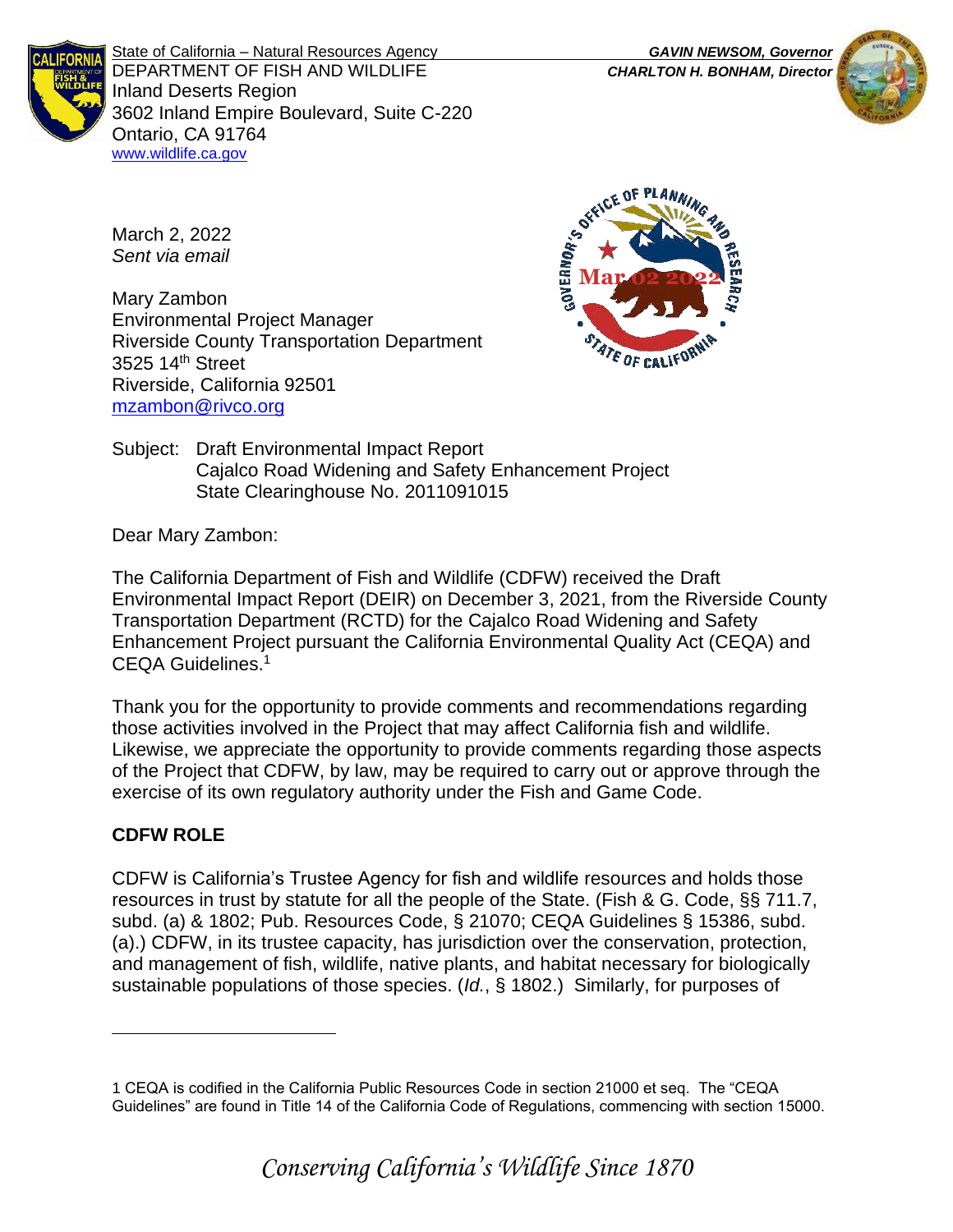CEQA, CDFW is charged by law to provide, as available, biological expertise during public agency environmental review efforts, focusing specifically on projects and related activities that have the potential to adversely affect fish and wildlife resources.

CDFW is also submitting comments as a Responsible Agency under CEQA. (Pub. Resources Code, § 21069; CEQA Guidelines, § 15381.) CDFW expects that it may need to exercise regulatory authority as provided by the Fish and Game Code. As proposed, for example, the Project may be subject to CDFW's lake and streambed alteration regulatory authority. (Fish & G. Code, § 1600 et seq.) Likewise, to the extent implementation of the Project as proposed may result in "take" as defined by State law of any species protected under the California Endangered Species Act (CESA) (Fish & G. Code, § 2050 et seq.), the Project proponent may seek related take authorization as provided by the Fish and Game Code.

# **PROJECT DESCRIPTION SUMMARY**

#### Project Location

The proposed Project is located along existing Cajalco Road and portions of La Sierra Avenue and El Sobrante Road, within unincorporated Riverside County between Temescal Canyon Road and Interstate 215. There are limited portions of the proposed Project within cities of Corona and Perris.

### Project Description

The Project proposes to widen approximately 15.7 miles of Cajalco Road, or a combination of Cajalco Road and El Sobrante Road, between Temescal Canyon Road to the west and Interstate 215 (I-215) to the east, in Riverside County. The Project's purpose is to improve east-west mobility and provide increased capacity and improved traffic flow and safety. The project has four alternatives:

- *Alternative 1* Widen existing Cajalco Road from Temescal Canyon Road to I-215 including minor alignment changes between Temescal Canyon Road and Gustin Road
- *Alternative 2C* Widen existing Cajalco Road between Temescal Canyon Road and from just west of Lake Mathews Drive to Interstate 215; construct new segment of Cajalco Road between La Sierra Avenue and just west of Lake Mathews Drive
- *Alternative 4* Widen existing Cajalco Road between I-215 and Gustin Road; widen and improve El Sobrante Road between Gustin Road and La Sierra Avenue; realign La Sierra Avenue between El Sobrante Road and Cajalco Road; widen existing Cajalco Road with minor alignment changes between La Sierra Avenue and Temescal Canyon Road.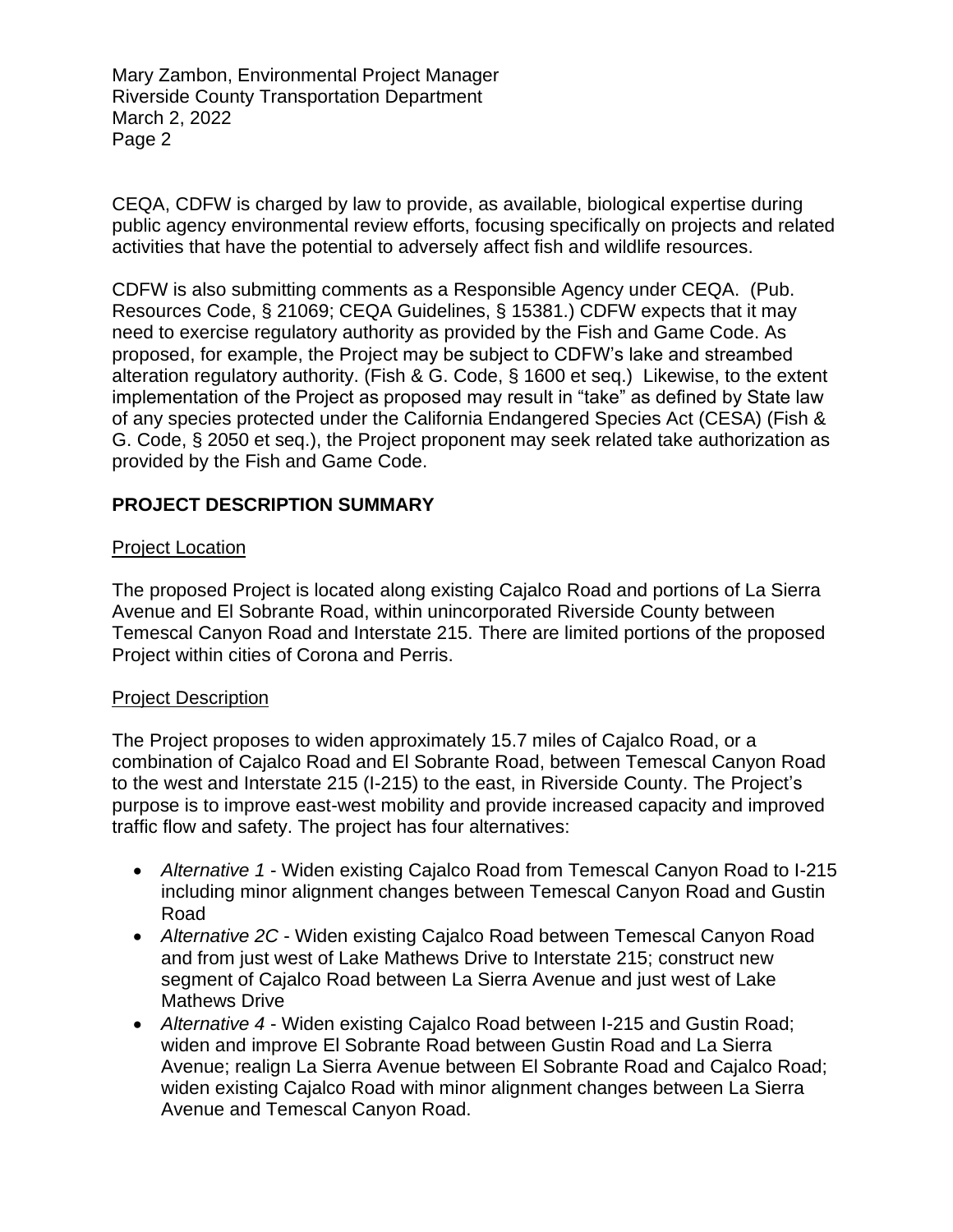• *No Project Alternative*. Under the No Project Alternative Cajalco Road would remain a two-lane roadway. The roadway would remain as constructed except for the portion between Brown Street to Day Street where a center turn lane is in the planning stages and is scheduled to be constructed well in advance of the proposed project.

### **COMMENTS AND RECOMMENDATIONS**

#### Habitat Conservation Planning

CDFW issued Natural Community Conservation Plan Approval and Take Authorization for the Western Riverside County Multiple Species Habitat Conservation Plan (established 2004) per Section 2800, *et seq*., of the California Fish and Game Code, various agreements related to the Lake Mathews Multiple Species Habitat Conservation Plan (established 1995), and approvals related to the Stephen's Kangaroo Rat Habitat Conservation Plan (established 1996; 2081-1996-17-5), per Sections 2081, *et seq*., of the California Fish and Game Code, herein referred to as the habitat conservation plans. These habitat conservation plans establish multiple species, and singular species, conservation programs to minimize and mitigate habitat loss and provide for the incidental take of covered species in association with activities covered under each of the permits. For the Lake Mathews Habitat Management Plan the Metropolitan Water District (MWD) provided wildlife mitigation lands which are a state-designated ecological reserve.

Compliance with approved habitat conservation plans, is discussed in CEQA. Specifically, Section 15125(d) of the CEQA Guidelines requires that the CEQA document discuss any inconsistencies between a proposed Project and applicable general plans and regional plans, including habitat conservation plans and natural community conservation plans. An assessment of the impacts to the each of the habitat conservation plans as a result of this Project is necessary to address CEQA requirements.

The Riverside County Transportation Department has worked cooperatively with CDFW on the Project since its inception and CDFW appreciates the time and effort to address CDFW concerns and incorporate changes to the Project. However, CDFW has remaining concerns about the impact analysis proposed in the DEIR as they relate to the Project's ability to mitigate the significant, or potentially significant, direct, and indirect impacts to native habitats and species that rely on these habitats within the habitat conservation plan areas.

Following review of the DEIR, CDFW offers the comments and recommendations presented below to assist the RCTD in adequately identifying and/or mitigating the Project's significant, or potentially significant, direct, and indirect impacts on fish and wildlife resources. The comments and recommendations are also offered to enable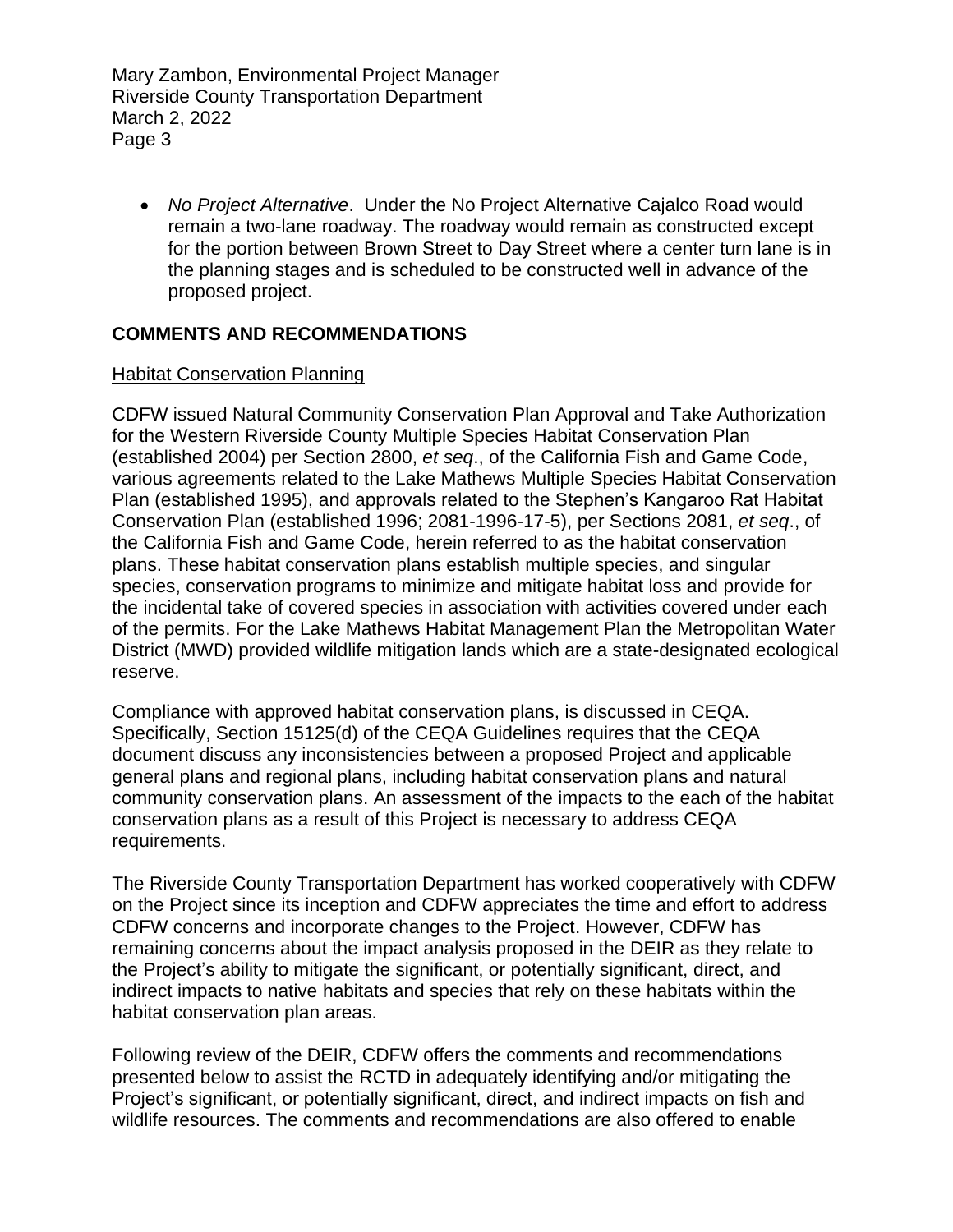CDFW to adequately review and comment on the proposed Project with respect to the Project's consistency with the Western Riverside County Multiple Species Habitat Conservation Plan, Lake Mathews Multiple Species Habitat Conservation Plan, and the Stephan's Kangaroo Rat Habitat Conservation Plan. CDFW recommends that completion of the habitat conservation plan requirements and addressing our comments occur prior to identification and adoption of the preferred alternative within the Final Environmental Impact Report.

#### Specific Comments:

1. Cajalco Road Realignment and Widening is part of Community and Environmental Transportation Acceptability Process (CETAP) described within the Western Riverside County Multiple Species Habitat Conservation Plan (Section 7.3.5) as:

"The Cajalco Road alternative would involve the realignment of existing Cajalco Road and the construction of a new four-lane divided roadway, or other configuration that could be demonstrated to meet the criteria outlined in this section, to replace the existing two-lane roadway. The road improvements will follow the CETAP alternative alignment from I-215 westerly to a location approximately 9 miles east of I-15, at roughly the intersection of existing Cajalco Road and El Sobrante Road. At that location the proposed Cajalco Road Option alignment will continue in a south and westerly direction, while the CETAP alternative alignment travels northwesterly. The greatest distance between the two alignments is approximately three miles, at a location that is south of the western end of Lake Mathews. The Cajalco Road Option joins the CETAP Alternative alignment again approximately 1 mile east of I-15. The area within the gap between the two alignments is almost entirely within the existing Lake Mathews Reserve. Should this option be selected, the CETAP Alternative north of Lake Mathews would not be constructed as a CETAP Corridor…The equivalency analysis shall demonstrate that the enhanced design features for Cajalco Road together with project specific mitigation, which shall require Conservation of land in addition to the Additional Reserve Lands, shall result in equivalent conservation value when compared to the Hemet to Corona/Lake Elsinore CETAP Alignment Alternatives, for the portion of the alignment that would be replaced by the Cajalco Road realignment and widening." (Western Riverside County Multiple Species Habitat Conservation Plan Section 7.2.3)

If the northern alignment is not chosen (approximately the current Alternative 4), the Western Riverside County Multiple Species Habitat Conservation Plan identifies that an equivalency analysis shall be provided by the Riverside County Transportation Commission for review and concurrence by the United State Fish and Wildlife Service and CDFW in narrative and graphic form comparing the effects/benefits of the proposed project with the northerly CETAP alternative. CDFW requests that the equivalency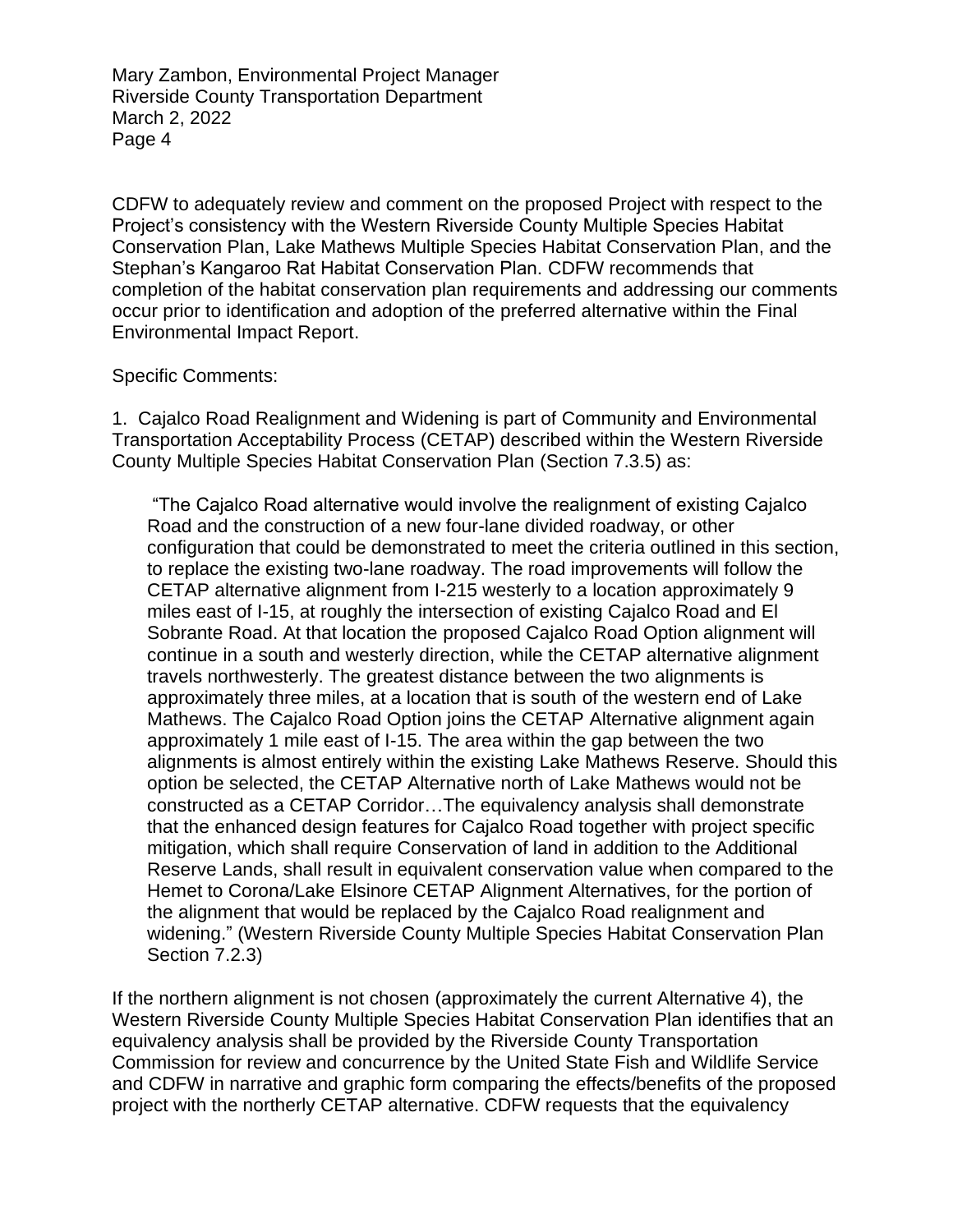analysis is completed as part of the implementation of the Western Riverside County Habitat Conservation Plan before approval of the Final Environmental Impact Report.

2. CDFW and the United States Fish and Wildlife Service provided formal comments regarding the revised alternatives for the Project on December 11, 2015. The letter outlined the preferred alternatives by both agencies. CDFW supports further evaluation of Alternative 4 and Alternative 1 alignments, with regards to their consistency with the habitat conservation plans, or the no build alternative. Alternative 4 is CDFW's preferred alternative as it primarily avoids the MWD-owned mitigation lands in the Lake Matthews Multiple Species Habitat Conservation Plan and has the least impacts to core reserve areas within all three habitat conservation plan areas.

3. The DEIR Section 3.17.1.3 includes CDFW comments provided during a June 9, 2021, conference call. However, CDFW is clarifying that while we support further evaluation of Alternative 4 and Alternative 1, CDFW does not support alternatives that would result in impacts to the existing Lake Mathews Multiple Species Habitat Conservation Plan area. CDFW continues to encourage RCTD to coordinate with all responsible parties, especially MWD, to avoid and minimize impacts that could result in the modification of the Lake Mathews Multiple Species Habitat Conservation Plan.

4. CDFW recommends the removal of the proposed Alternative 2C alignment as it:

- a. Traverses the Lake Mathews/Estelle Mountain core reserve lands currently conserved and managed for the benefit of the Stephens' kangaroo rat (*Dipodomys stephensi*) under the Stephen's Kangaroo Rat Habitat Conservation Plan, and
- b. Degrades functional habitat values by inducing further fragmentation, which would result in the direct and indirect effects to listed and sensitive species and the resources upon which they depend in the conservation area.

5. Currently the DEIR quantifies and analyzes the short-term effects of constructing each of the three proposed alternative alignments for the Project. CDFW recommends that additional analysis be provided on the long-term effects, following completion of the Project, on existing habitat resources specifically those impacts not contemplated for the Lake Mathews Habitat Conservation Plan. These effects include, but are not limited to, noise, light pollution from vehicles and road infrastructure, wildlife connectivity, habitat fragmentation, ground vibrations, effects of increased nitrogen deposition on the habitat, and fire risk.

6. The DEIR makes inaccurate statements regarding which parties are involved in Lake Mathews and Estelle Mountain Reserve ownership and management. The following section indicates that the United State Fish and Wildlife Service own portions of the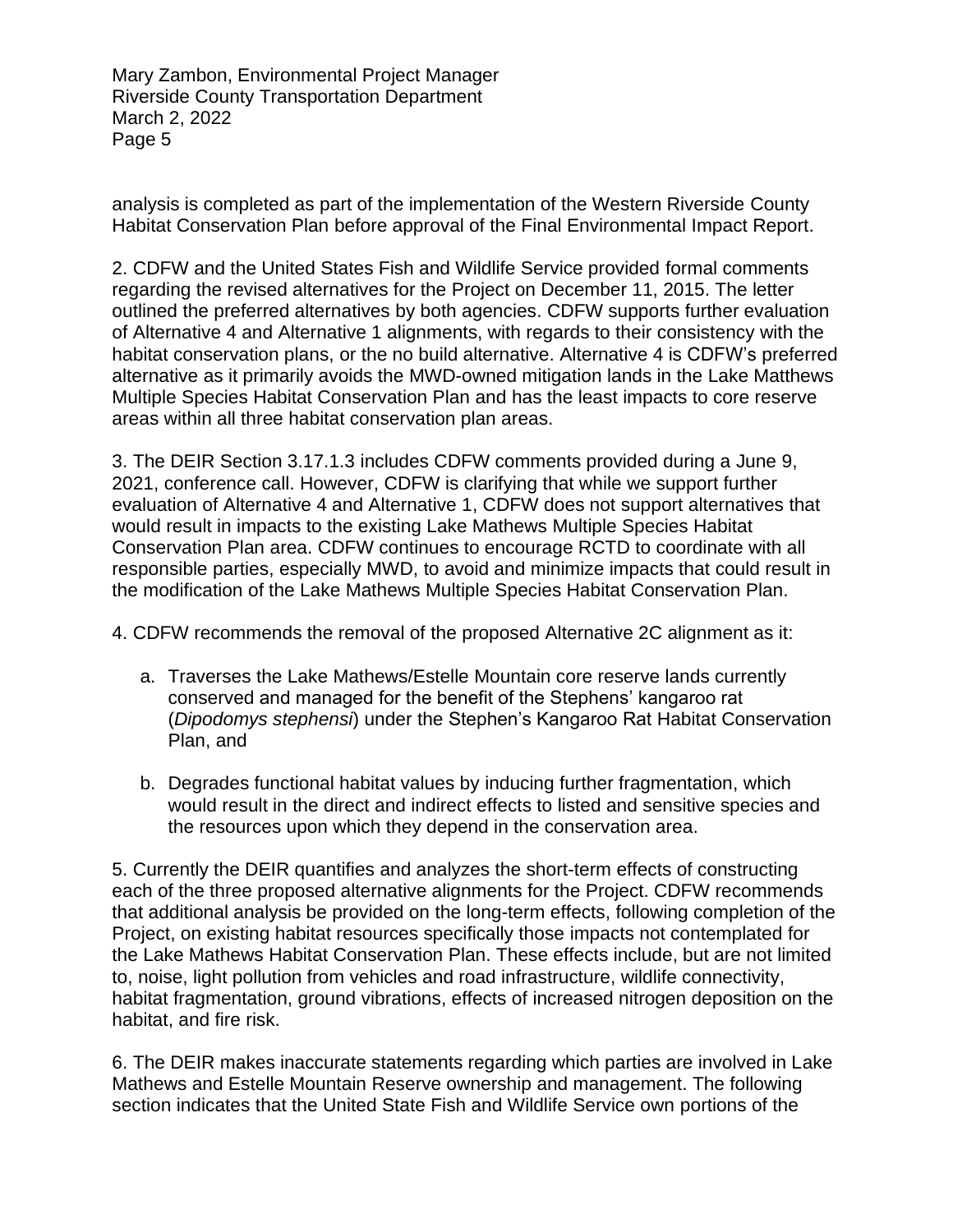reserve. While the United States Fish and Wildlife Service do participate within the reserve through implementation of the habitat conservation plans, they do not have ownership; please revise as appropriate:

- a. Chapter 3 (Affected Environment, Environmental Consequences, and Avoidance, Minimization, and/or Mitigation Measures) – Section 3.1.1.1 (Habitat Conservation Plan and Natural Community Plan Areas) and Table 3.1-9 (pages 3.1-3 and 3.1-73 respectively);
- b. Chapter 3 (Paleontology) section  $3.12.2.4$  (page  $3.12-11$ ); and
- c. Appendix  $A 4(f)$  Section 7.1 Description of  $4(f)$  property (page 7.1)

7. CDFW recommends revision of Section 3.17.4 NC-1 to require nesting bird monitoring during vegetation clearance and ground disturbance rather than nesting bird monitoring requirements varying with the type of vegetation communities.

### **ENVIRONMENTAL DATA**

CEQA requires that information developed in environmental impact reports and negative declarations be incorporated into a database which may be used to make subsequent or supplemental environmental determinations. (Pub. Resources Code, § 21003, subd. (e).) Accordingly, please report any special status species and natural communities detected during Project surveys to the California Natural Diversity Database (CNDDB). Information can be submitted online or via completion of the CNDDB field survey form at the following link:

[https://wildlife.ca.gov/Data/CNDDB/Submitting-Data.](https://wildlife.ca.gov/Data/CNDDB/Submitting-Data) The completed form can be mailed electronically to CNDDB at the following email address: [CNDDB@wildlife.ca.gov.](mailto:cnddb@dfg.ca.gov) The types of information reported to CNDDB can be found at the following link: [https://wildlife.ca.gov/Data/CNDDB/Plants-and-Animals.](https://wildlife.ca.gov/Data/CNDDB/Plants-and-Animals)

# **FILING FEES**

The Project, as proposed, would have an impact on fish and/or wildlife, and assessment of filing fees is necessary. Fees are payable upon filing of the Notice of Determination by the Lead Agency and serve to help defray the cost of environmental review by CDFW. Payment of the fee is required in order for the underlying project approval to be operative, vested, and final. (Cal. Code Regs, tit. 14, § 753.5; Fish & G. Code, § 711.4; Pub. Resources Code, § 21089.).